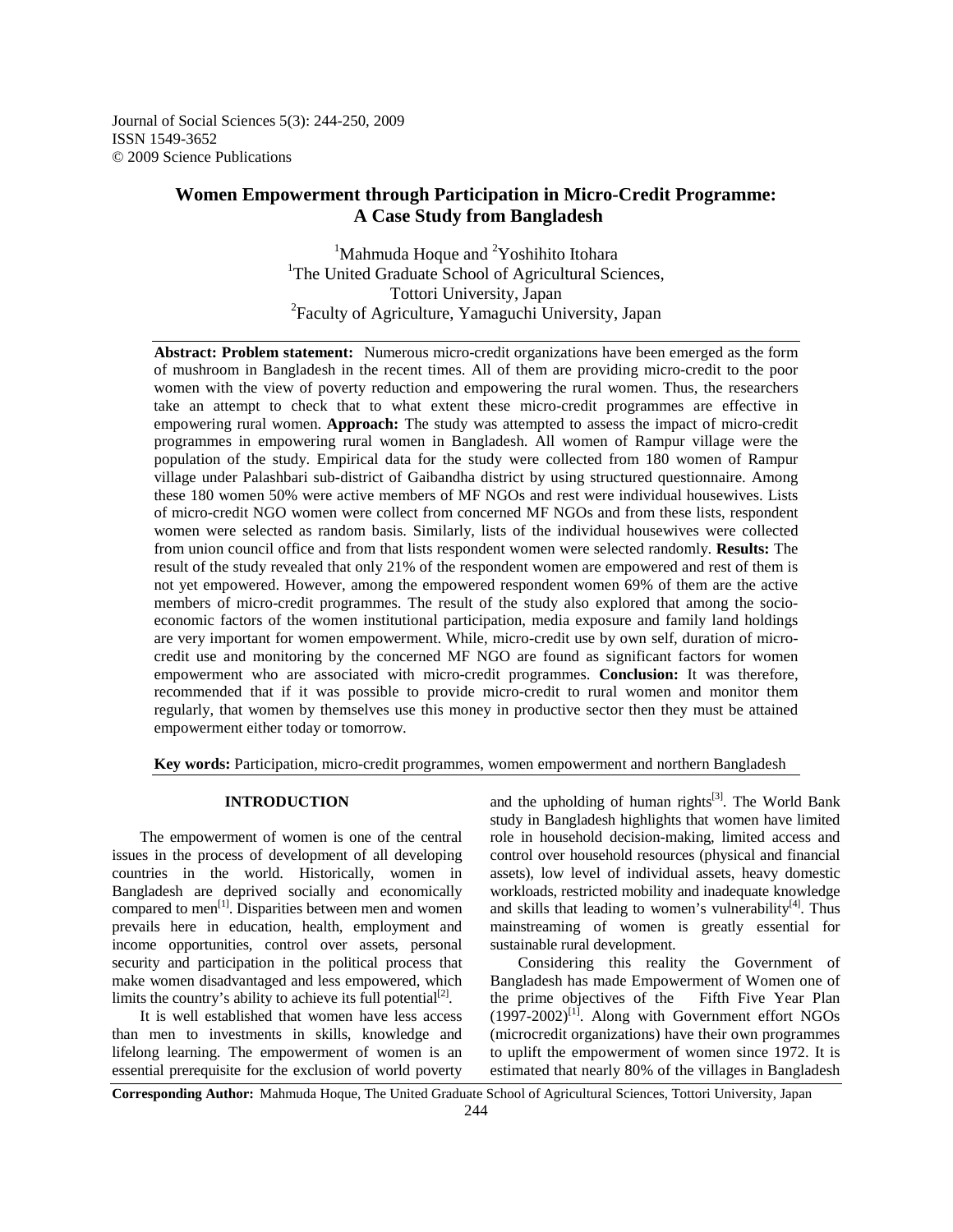are now covered under NGO and 690 NGOs are engaged in microfinance operations. The overwhelming majority of these NGOs are small: The few large NGOs are Grameen Bank, BRAC, PROSHIKA, TMSS and ASA. About 95% of microcredit disbursed by the NGOs is in the rural areas. As of December 2005, the total number of active members benefiting from NGO programmes stood at 26 million, 88% (23.3 million) of the beneficiaries being women<sup>[5-7]</sup>. In addition, the last twenty years journey of micro-credit has shown that it is a proven development device capable of providing huge numbers of the poor, (particularly women), with sustainable financial services to support their livelihoods $[8]$ . It is suggested that credit schemes are seen as having the potential to link women with the formal banking sector and thereby integrating women in mainstream development<sup>[9]</sup>. Unfortunately, Bangladeshi women had very limited access to credit before launching micro-credit. Actually microcredit is provided to the poor for creating self-employment, income generating activities and other poverty alleviating programmes. Studies in Bangladesh have found that apart from economic impact, access to micro-credit has had substantial impact on gender equality. A study by Hoque and Itohara $^{[10]}$  reported that micro-credit is contributing to some extent in generating economic activities and participation in family decision making of the rural women. Another study by Hoque and Itohara<sup>[11]</sup> also stated that microcredit program in Bangladesh is developing gender awareness among the women. However, the role of micro-credit has not yet been assessed in empowering the women in rural Bangladesh. Thus, the present study was taken into account regarding whether or not microcredit program has any role in empowering of women.

**Theoretical framework:** This study was conceptualized considering basically three important dimensions of women's empowerment<sup>[12]</sup> that identifies five principles on which empowerment are achieved. "The principles are:

- Welfare: This addresses only the basic needs of women, without recognizing or attempting to solve the underlying structural causes which necessitate provision of welfare services. Women are merely passive beneficiaries of welfare benefits
- Access: Equality of access to resources such as educational opportunities, land and credit is essential for women to make meaningful progress. The path of empowerment is initiated when women recognize lack of access to resources as a barrier to their growth and overall well-being and take action to redress this
- Awareness-raising: For women to take appropriate action to close gender gaps or gender inequalities there must be recognition that their problems stem from inherent structural and institutional discrimination. They must also recognize the role that women themselves often play in reinforcing the system that restricts their growth
- Participation: This is the point where women take decisions equally alongside men. Mobilization is necessary in order to reach this level. Women will be empowered to gain increased representation, by organizing themselves and working collectively, which will lead to increased empowerment and ultimately greater control
- Control: The ultimate level of equality and empowerment, where there is a balance of power between women and men and neither has dominance. Women are able to make decisions regarding their lives and the lives of their children and play an active role in the development process. The contributions of women are fully recognized and rewarded<sup>[12]</sup>. Based on the above mentioned principles the following conceptual framework for the study was developed

 It is clear from the above framework that through participation in institution (micro-credit NGOs and others) women can join in the income earning activities which make them self reliant and ultimately make them empowered which is really very important for sustainable rural development and mainstreaming of women in Bangladesh.

**Objectives of the study:** The study was carried out with the following specific objectives:

- To measure the status of empowerment of rural women (both members and non members of the micro-credit organization) in the selected areas
- To ascertain the factors related to empowerment of women and
- To assess the role of the micro-credit organizations in empowering rural women in Bangladesh

#### **MATERIALS AND METHODS**

**Sample and data collection:** The required primary data for the study was composed from 180 women of Rampur village under Palashbari Upazila (sub-district) in Gaibandha district. Among the sample women 90 were active members of micro-credit NGOs (i.e., Grameen Bank, BRAC and TMSS) and the rest of them were individual housewives (who are not yet involved with NGOs). Before sampling was started a list of women of micro-credit programmes was collected from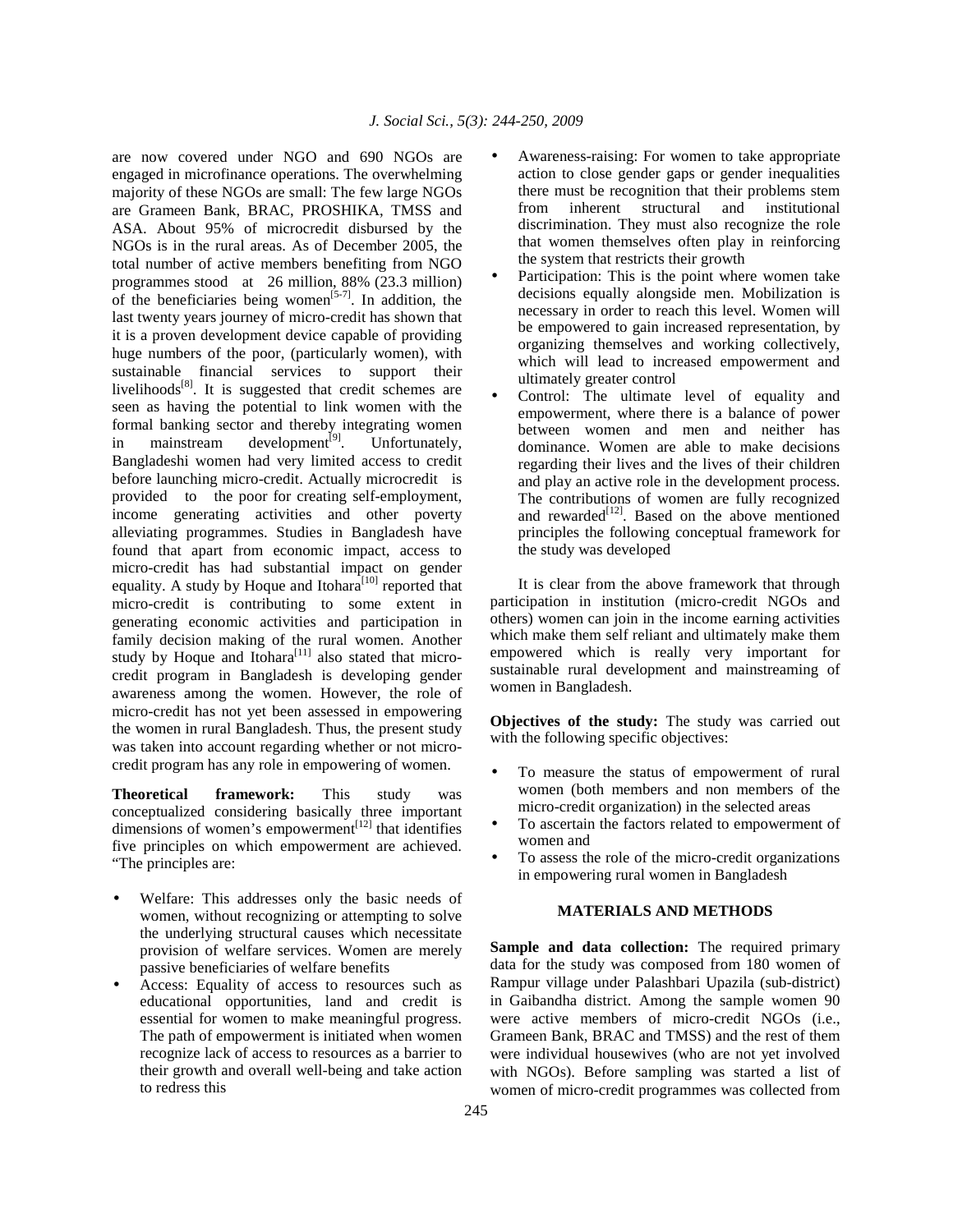the local offices of the concerned micro-credit NGOs. Later a list of 30 women was selected randomly from each micro-credit NGO and a total number of 90 women were taken as representative sample of NGOs. Similarly, concerning the individual women the list was collected from the union council office and from that list 90 women were selected as a random basis. The empirical data was collected through personal interviewing of the respondent women. Collected raw data was coded appropriately and later analyzed by binary logit model $^{1)}$ .

### **Measurement of the dependent and explanatory variables:**

**Status of empowerment:** Status of empowerment of the respondent women was a binary variable (1 or 0) and was measured based on four important indicators related to gender issues. These are: (i) Contribution to household income, (ii) Access to resources, (iii) Participation in family decision making process and (iv) Perception on gender awareness. Contribution to household income of a respondent woman was considered as positive if she contributes financially in the household income from her personal income and it was assigned score 1 and if she does not have any financial contribution in the household income, it was considered as negative and was assigned score 0. However, access to resources of a woman was measured based on scoring (a 3-point rating scale) of the selected eight (08) issues. The score ranged between 0-24. If one woman having a score of 8 or above regarding access to resources was considered that the woman has access to resources (family and social resources) and was assigned score 1, or 0 otherwise. Similarly, participation in family decision of a woman was also measured based on scoring of 10 selected issues. Women having a score of 10 and above was

treated as a woman's have participation in family decision making and was assigned score 1, or 0 otherwise. Likewise woman's perception regarding gender awareness was measured based on score of different issues related to gender equality. If a women having a score 10 and above was considered as her having positive perception on gender awareness and was assigned score 1 and 0 otherwise. Finally, if a woman having a score 1 besides the above mentioned four indicators then it was considered that she has achieved empowerment and it was assigned score 1, or 0 otherwise.

**Identification of the effective factor:** The explanation and measuring techniques of the explanatory variables are shown in Table 1.

So, the final model will be as follows:

$$
Y_i = f(X_1, X_2, \dots \dots \dots \dots \dots \dots, X_{12}) + e_i \tag{1}
$$

where, Y<sub>i</sub> represents women empowerment and will be measured as a combination of all exogenous variables as mentioned in the Table 1.

### **RESULTS**

 The main objective of the study was to assess whether the women have achieved empowerment or not through participation in micro-credit programmes. The status of women empowerment was measured based on four selected indicators as mentioned in the previous section. The result shown in the Table 2 clearly demonstrates that except access to resources in case of other indicators NGO women have better status compared to Non-NGO women which is patently proved by the t-statistics<sup>2)</sup>.

Table 1: Description of the Variables in the Empirical Model (Binary logit)

| Variables                       |                | <b>Types</b> | Definition                                                                                              |
|---------------------------------|----------------|--------------|---------------------------------------------------------------------------------------------------------|
| <b>Objective variables:</b>     |                |              |                                                                                                         |
| Rural women's                   | Yi             | Binary       | Rural women's empowerment which takes value 1 if she has empowered, 0 otherwise                         |
| empowerment                     |                |              |                                                                                                         |
| Explanatory variables           |                |              |                                                                                                         |
| Socio-personal variables:       |                |              |                                                                                                         |
| Age                             | $X_1$          | Continuous   | Age of the respondent women (years)                                                                     |
| Formal education                | X <sub>2</sub> | Continuous   | Women's formal education (years of schooling)                                                           |
| Family landholdings             | $X_3$          | Continuous   | Women's family having amount of land (ha)                                                               |
| Family landholdings             | $X_4$          | Scoring      | Extent of physical movement (travel of visit outside of the own village                                 |
| Media exposure                  | $X_5$          | Scoring      | Extent of contacts in a given period of times with channels of information                              |
| Institutional participation     | $X_6$          | Dummy        | if women have membership in micro-credit or any other organization/s, 0 otherwise                       |
| Having son                      | $X_7$          | Dummy        | if women having boy child, 0 otherwise                                                                  |
| Husband-wife relationship       | $X_8$          | Scoring      | Existing harmony between couples in terms of intimacy, cooperation, mutual<br>understanding and respect |
| Micro-credit related variables: |                |              |                                                                                                         |
| Amount of micro-credit          | X0             | Continuous   | Amount of money (thousand BDT) as taken by a woman from micro-credit NGO                                |
| Duration of micro-credit use    | $\rm X_{10}$   | Continuous   | Number of years a woman is using micro-credit                                                           |
| Utilization of micro-credit     |                |              |                                                                                                         |
| by own self                     | $X_{11}$       | Dummy        | if a woman use the credit money by own self, 0 otherwise                                                |
| Monitoring by the concerned     | $X_{12}$       | Dummy        | if the concerned micro-credit NGO monitors that after getting the loan a woman is micro-                |
| credit NGO                      |                |              | using it properly in productive purpose, 0 otherwise                                                    |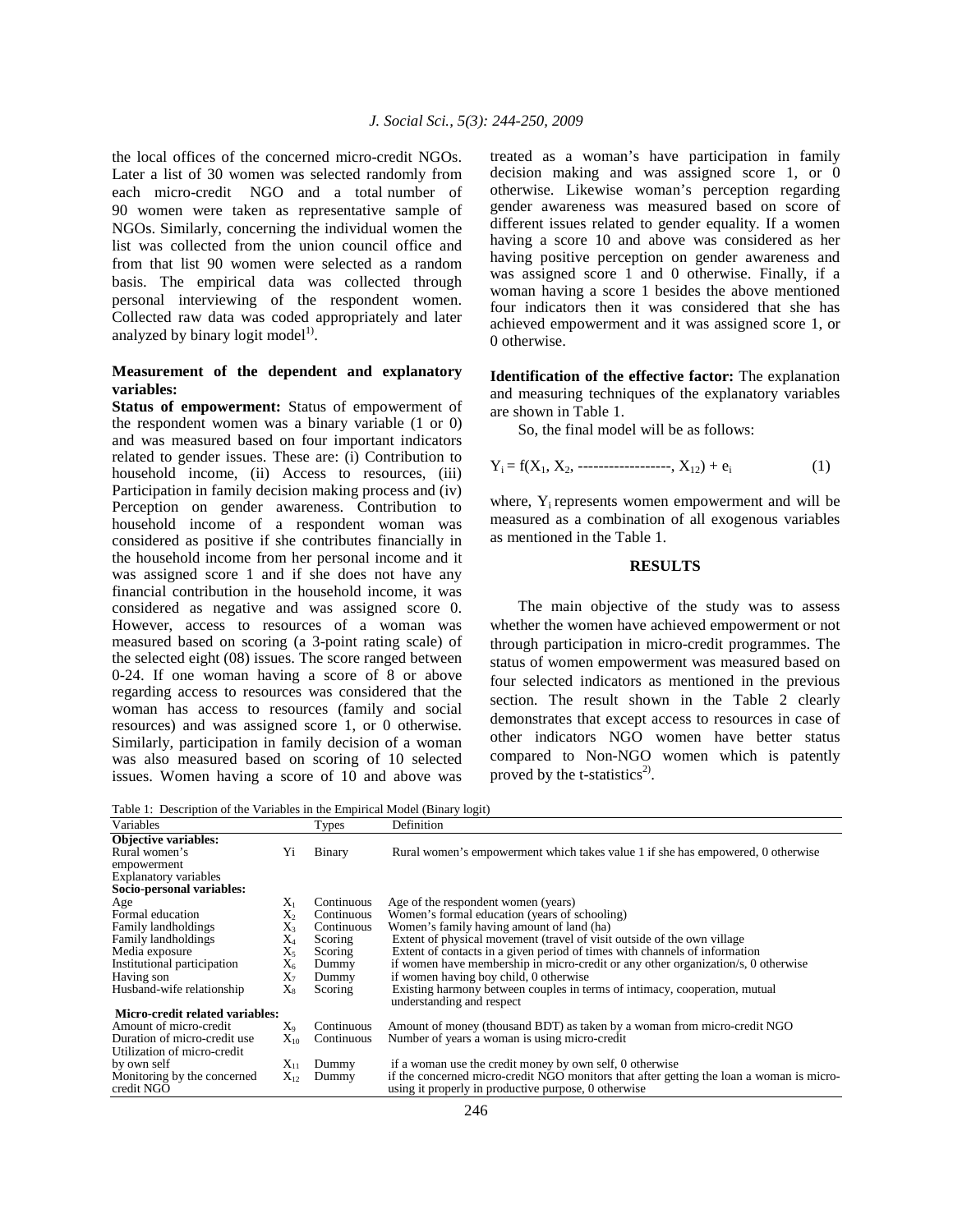| <b>Issues</b>                           | NGO women     |               |      |           | Non-NGO women |               |      |           |              |
|-----------------------------------------|---------------|---------------|------|-----------|---------------|---------------|------|-----------|--------------|
|                                         | No            | Yes           | Mean | <b>SD</b> | No            | Yes           | Mean | <b>SD</b> | t-statistics |
| Contribution to household income        | (3.33)        | 87<br>(96.67) | 0.97 | 0.18      | 58<br>(64.44) | 32<br>(35.56) | 0.36 | 0.48      | $10.451***$  |
| Participation in family decision making | 38<br>(42.22) | 52<br>(57.78) | 0.58 | 0.50      | 59<br>(65.56) | (34.44)       | 0.34 | 0.48      | $2.363*$     |
| Access to resources                     | 30<br>(33.33) | 60<br>(66.67) | 0.67 | 0.47      | 10<br>(11.11) | 80<br>(88.89) | 0.89 | 0.31      | $-3.340**$   |
| Gender awareness                        | 10<br>(11.11) | 80<br>(88.89) | 0.89 | 0.31      | 35<br>(38.88) | 55<br>(61.12) | 0.61 | 0.49      | $4.030***$   |

*J. Social Sci., 5(3): 244-250, 2009* 

Table 2: Developments of the women in various dimensions of empowerment issues

Note: Number in the parentheses indicate percentage



Fig. 1: Conceptual framework of the study

 Table 2 shows that 58% NGO women have participation in family decision making processes. It is evident from the above Table that the absolute majority (97%) of them have direct contribution in household income compared to Non-NGO women. This is obviously due to participation in micro-credit programmes which create income opportunities for the rural women through small entrepreneurships development. Similarly, result shows that majority of the NGO women (89%) have awareness regarding gender equity, while only 60% of the Non-NGO women have that awareness. On the other hand, Non-NGO women have better access to resources rather than their counterpart NGO women. This is due to the fact that NGO women are traditionally the representatives of the resource poor families.

 Based on the results of the above mentioned indicators, when the researchers calculate the status of women empowerment then it shows that the overall empowerment status of the respondent women are poor, as shown in Table 3.

 The result of the study showed that among the respondent women only 21% are empowered. While, 69% of the empowered women are active members (beneficiaries) of micro-credit programmes of selected 3 MF NGOs and only 30% are individual housewives (non members). This result confirmed that micro-credit programmes have significant influence in empowering the women in rural Bangladesh. Table 3 also shows that among the selected NGOs, the highest percent (40%) of women empowerment is found among the members of Grameen Bank. While, only 23% members of both TMSS and BRAC has achieved empowerment. This is due to the fact that Grameen Bank is operating microcredit program for more than two decades in this locality while the other two are relatively new compared to Grameen Bank.

 The leading objective of the study was to explore the most important factors that can influence women empowerment significantly. Table 4 shows the result of the binary logit model separately for NGO women, Non-NGO women and all women. In case of all woman it shows that -2 log-likelihood value for the model is 39.81 and the likelihood ratio  $(\chi^2)$  value is 143.07 which is greater than the critical chi-square  $(\chi^2)$  value  $(χ<sup>2</sup><sub>0.01</sub> 11)$  of 24.7 and  $(χ<sup>2</sup><sub>0.05</sub>11)$  of 19.7 at the 1% and 5% levels of significance. The result of the binary logit model explored that family land holdings, media exposure, institutional participation, micro-credit use by own self and monitoring by the concerned micro-credit NGO as most vital factors for women empowerment.

 The result evidently showed that women having participation in any formal institutions (micro-credit NGOs or others) are more empowered, compared to those who does not have any institutional participation. Thus the conceptual frame work of the study (Fig. 1) is found logical as it demonstrated that through giving access to institutions rural women are supposed to be empowered. When a woman uses the money (taken as loan from micro-credit NGO) by herself in any productive purpose then she can earn money and contribute to some extent on household income. Due to this contribution she can establish her control over the family decision making process and other family affairs and thus ultimately improve her position in the family.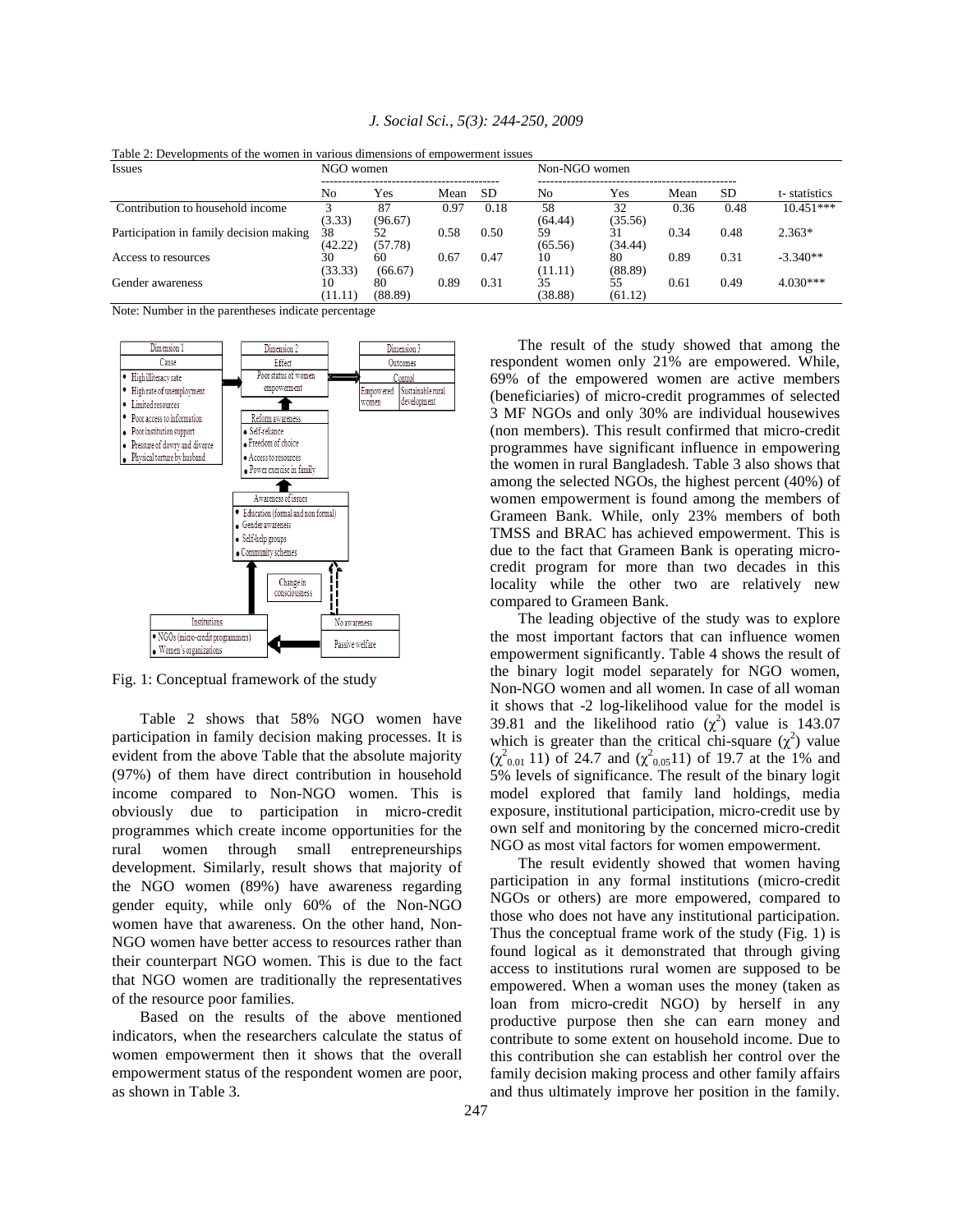|                |                       | Status of empowerment $(N = 180)$ |            |           |            |       |  |  |
|----------------|-----------------------|-----------------------------------|------------|-----------|------------|-------|--|--|
|                |                       | Not empowered                     |            | Empowered |            |       |  |  |
| Types of women | Group                 | Number                            | Percentage | Number    | Percentage | Total |  |  |
| NGO women      | Grameen bank          | 18.00                             | 60.00      | 12.00     | 40.00      | 30    |  |  |
|                | <b>BRAC</b>           | 23.00                             | 76.67      | 7.00      | 23.33      | 30    |  |  |
|                | <b>TMSS</b>           | 23.00                             | 76.67      | 7.00      | 23.33      | 30    |  |  |
|                | NGO Total             | 64.00                             | 71.96      | 26.00     | 28.89      | 90    |  |  |
| Non-NGO women  | Individual housewives | 79.00                             |            |           |            |       |  |  |
|                |                       | 87.78                             | 11.00      | 12.22     | 90.00      |       |  |  |
| All women      | 143.00                | 79.44                             | 37.00      | 20.56     |            |       |  |  |

#### *J. Social Sci., 5(3): 244-250, 2009*

#### Table 4: Results of the estimated binary logit model

Table 3: Status of women empowerment among the respondent women

|                                                          |              | NGO women |            | Non-NGO women                |            | All women  |            |
|----------------------------------------------------------|--------------|-----------|------------|------------------------------|------------|------------|------------|
| Variables                                                |              | B         | Wald       | B                            | Wald       | B          | Wald       |
| Age                                                      | $X_1$        | 10.154    | 1.421      | $-0.135$                     | 1.337      | 0.0050     | 0.009      |
| Formal education                                         | $X_2$        | 0.557     | 1.457      | 1.405                        | $3.161***$ | 0.3370     | 4.463      |
| Family landholdings                                      | $X_3$        | 4.548     | $3.691***$ | 0.627                        | 0.498      | 2.9040     | 5.906***   |
| Spatial mobility                                         | $X_4$        | $-0.506$  | 0.472      | $-0.454$                     | 0.681      | $-0.8670$  | 5.108      |
| Media exposure                                           | $X_5$        | 1.382     | 1.925      | 1.772                        | $3.175***$ | 1.9340     | 11.229***  |
| Institutional participation                              | $X_6$        |           |            |                              |            | 6.0800     | 2.898      |
| Having son                                               | $X_7$        | 0.207     | 0.009      | $-0.577$                     | 0.045      | 0.8340     | 0.588      |
| Husband-wife relationship                                | $X_8$        | 0.171     | 0.331      | 0.852                        | 2.071      | 0.1600     | 0.018      |
| Amount of micro-credit                                   | $X_{9}$      | 0.162     | 2.345      |                              |            | 0.0260     | 0.327      |
| Duration of micro-credit use                             | $\rm X_{10}$ | 1.379     | 1.850*     | $\qquad \qquad \blacksquare$ |            | 0.4170     | 3.119      |
| Utilization of micro-credit by own self                  | $X_{11}$     | 7.358     | $2.239**$  | ٠                            |            | 2.2950     | $2.565*$   |
| Monitoring by the concerned micro-credit NGO<br>$X_{12}$ |              | 5.913     | $2.440**$  |                              |            | 3.1990     | $6.415***$ |
| Constant $(K)$                                           |              | $-28.435$ | 4.565      | $-27.212$                    | 2.813      | $-21.2960$ | 11.418     |
| -2 log likelihood                                        |              | 17.040    |            | 13.430                       |            | 39.8100    |            |
| Cox and Snell $\mathbb{R}^2$                             |              | 0.637     |            | 0.448                        |            | 0.5480     |            |
| Neglkerke $R^2$                                          |              | 0.910     |            | 0.845                        |            | 0.8600     |            |
| Model statistics                                         |              | 91.170**  | 53.410*    |                              | 143.0700** |            |            |
| N<br>$\sim$ $\sim$ $\sim$<br>.                           |              | 90.000    |            | 90.000                       |            | 180.0000   |            |

**Note**: Parameter estimate significance: \*\*\* at 1%; \*\* at 5% and \* at 10% levels

 Similarly, regular monitoring of the concerned micro-credit NGO ensures utilization of the money in production. As most of the NGO members are from resource poor family, there is a chance to use this money in meeting their emergency needs or otherwise not investing in production. Thus monitoring from the concerned NGO increases the chance of using the loan in the proper way and paid back at the right time, which ultimately increases the level of confidence of the women participating in economic activities that is the pre-requisite of women empowerment. Access to media makes the women aware about their rights and scopes thus women having access to media are empowered compared to the women who does not have such access. On the other hand, result shows that women from larger farm families are more empowered than women from less family land holdings. This due to the fact that women (individual housewives) from larger family landholdings are relatively more educated and their parents' family background is also stronger, thus their status in the family is relatively better from the resource

poor family women. As a result, women from large family land holdings have better chance of being empowered.

 However, the result of the study also showed that in the case of NGO women, duration of micro-credit use along with all the significant factors explored in all women model can collectively influence women empowerment among the NGO women. This is very logical that women who are using micro-credit for a long period have already established them in using micro-credit successfully in different enterprises. Thus through their experience they are able to earn a lot from investing the micro-credit money and contribute more on household income that eventually improve their empowerment.

 On the other hand, the study noticed that formal education and access to media are two important factors for women empowerment among the non-NGO women. It is well established that education is the most powerful asset of a human being. Men or women having education are automatically self reliant. Thus,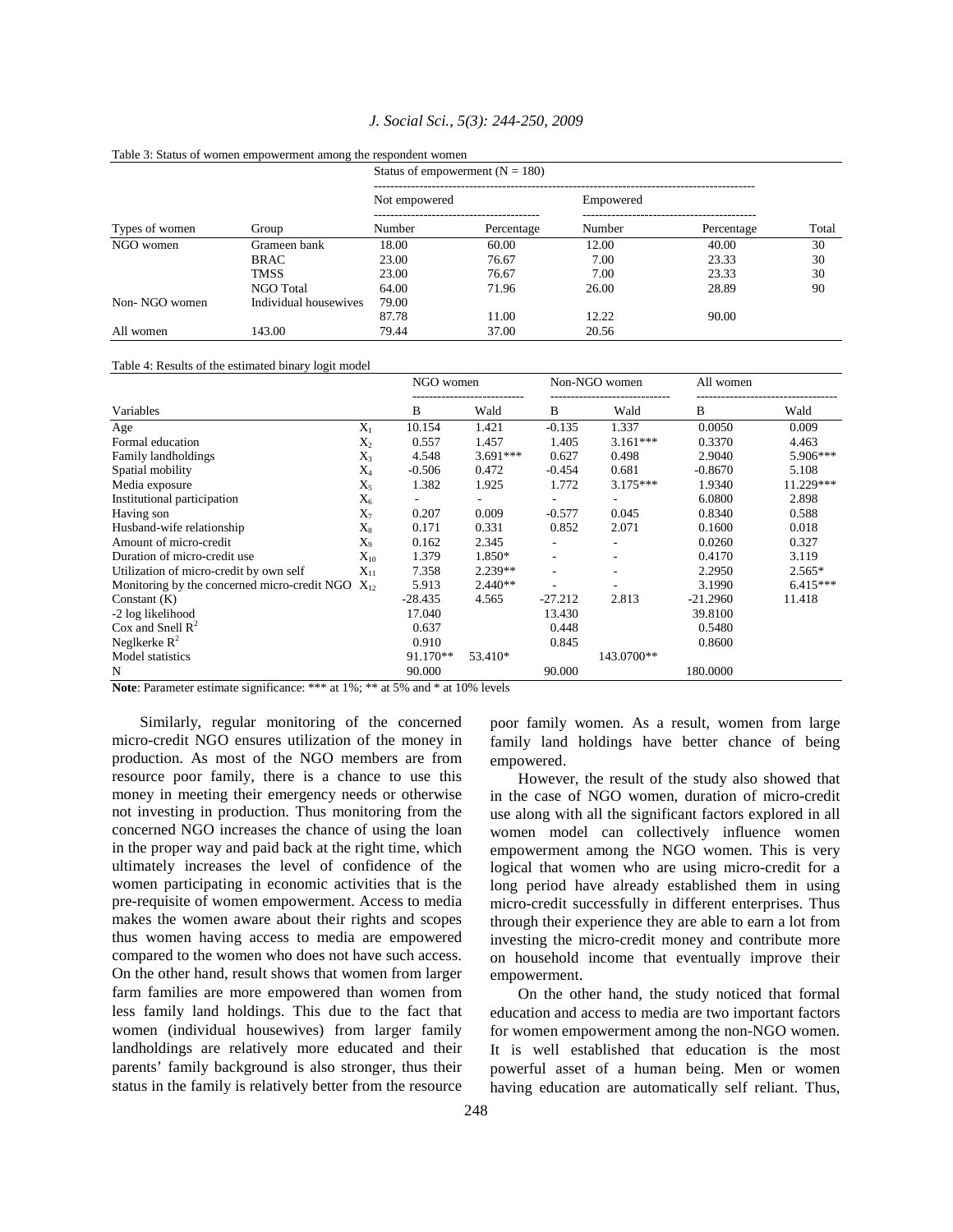respondent woman having better education should obviously be empowered. Like education, access to media is also important in this era of globalization to make men and women enlightened, women in Bangladesh have limited access to sources of information, so they are really handicapped regarding their scopes, rights and issues of gender inequality. So, when a woman gets better access to the media, she comes to know about her scopes and opportunities through which she can improve her status in the family as well as in society. This theory is sustained by the study of Parveen and Leonhäuser in Bangladesh $^{[13]}$ .

#### **CONCLUSION**

 The results of the study provides sufficient evidence that micro-credit program is contributing to some extent in women empowerment in rural Bangladesh. Though it shows that the overall status of empowerment of the respondent women is poor, however the women who are actively involved with micro-credit programmes their status of empowerment are relatively better than the individual housewives. Thus, it can be concluded that micro-credit programmes have significant impact in empowering the rural women in Bangladesh. Results of the binary logit model also showed that institutional participation of the women and media exposure can significantly contribute in empowering the women but apart from the micro-credit NGOs rural women in Bangladesh does not have access to such type of institutions. On the other hand, microcredit NGOs are working only with the poor section of women (specifically, marginal and landless and few parts of small farm families' women). Thus women from medium and large families do not have access to this type of institutions that can help in making them self reliant as well as empowered. However, the study also reveals that among the NGO women who are involved with micro-credit for a long period and operating the money that they take as loan from microcredit NGOs by own self are better empowered. The study also explores that monitoring from the concerned NGO has a significant influence on women empowerment. So, micro-credit NGOs should take into account that women will use the money by themselves and they should monitor it time to time so that women use the loan money in productive purposes, which might fulfill their objectives of empowering the rural women through micro-credit programmes. Finally, it is essential to incorporate all this important factors in the national women development policy and proper attention is needed to execute it to improve women

empowerment and adjoin them in the main stream of development.

### **Notes:**

- SPSS version 17 software was used for analyzing the data; simple statistics (mean, standard deviation, frequency count and percentage) were used to explain the data. The dependent variable was dichotomized with a value 1 if a woman attained empowerment and 0 if otherwise
- Paired t-test was used to make comparisons between two groups of women regarding various issues of women empowerment

## **REFERENCES**

- 1. MOWCA., 2008. Ministry of women and children affairs: government of the people's republic of Bangladesh. http://www.mowca.gov.bd/
- 2. National Women Development Policy, 2008. women status in Bangladesh, in national woman development policy, ministry of women and children affairs: Government of the People's republic of Bangladesh. http://mowca.gov.bd/pages/Women-2008.html
- 3. DFID., 2000. Report on Poverty Elimination and the Empowerment of Women. Stairway Communications. UK. http://www.dfid.gov.uk/Pubs/files/tspgender.pdf
- 4. Sebstad, J. and M. Cohen, 2003. Financial education for the poor microfinance opportunities. Washington DC. http://www.microfinanceopportunities.org/docs/Fin ancial Education for the Poor%20April%202003.pdf
- 5. World Bank, 2005. The economics and governance of Non Governmental Organizations (NGOs) in Bangladesh, Consultation Draft. http://www.lcgbangladesh.org/NGOs/reports/NGO \_Report\_clientversion.pdf
- 6. CDF (Credit and Development Forum), 2005. Microfinance Statistics. http:/www.microfinancegateway.com/files/38050\_ file\_Bangladesh\_Microfinance\_Country\_Profile\_J an\_2006\_.pdf
- 7. BESR, 2008. Bangladesh economic survey report, 2007. Economic Division, Ministry of Finance: Government of the People's Republic of Bangladesh. http://www.mof.gov.bd/en/index.php?option=com\_ content&task=view&id=68&phpMyAdmin=7Yx6s gm%2CxIJ5y57YSOCmqrSpuA5